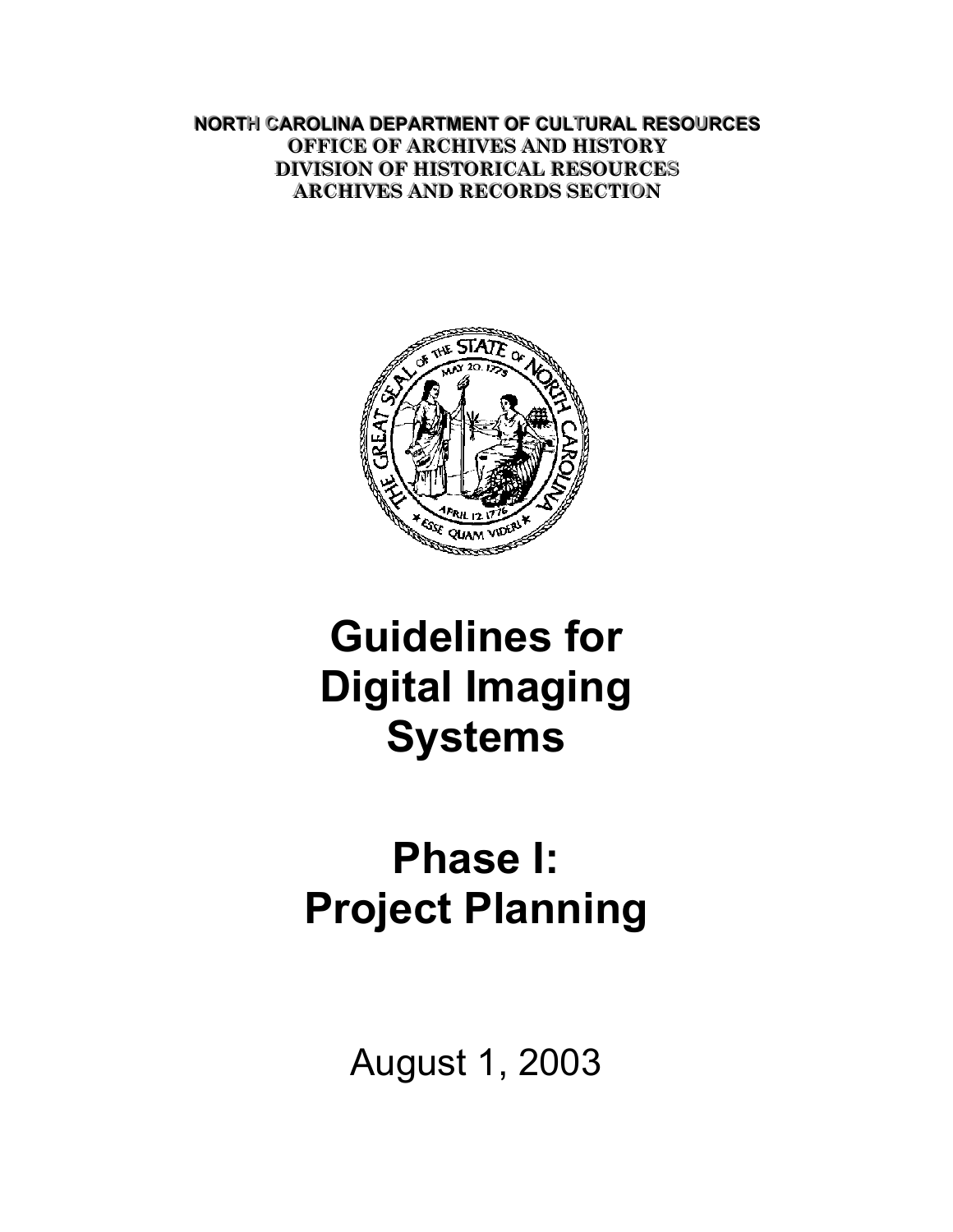### ACKNOWLEDGMENT

The North Carolina Division of Historical Resources would like to acknowledge the assistance of the State Records Management Division of the Secretary of State's Office of Missouri. These guidelines are based on their publication *Guidelines: Digital Imaging Systems*

*<http://www.sos.state.mo.us/records/recmgmt/DIGuidelines.pdf>* In addition, we consulted publications from other states such as Alabama, Connecticut, and Mississippi.

#### PURPOSE:

We hope these guidelines will help you assess what imaging entails—the cost, the time, and the commitment. In addition, we hope they walk you through the process of determining whether or not the expense of imaging is in line with the cost and worth the commitment of resources and long-term planning.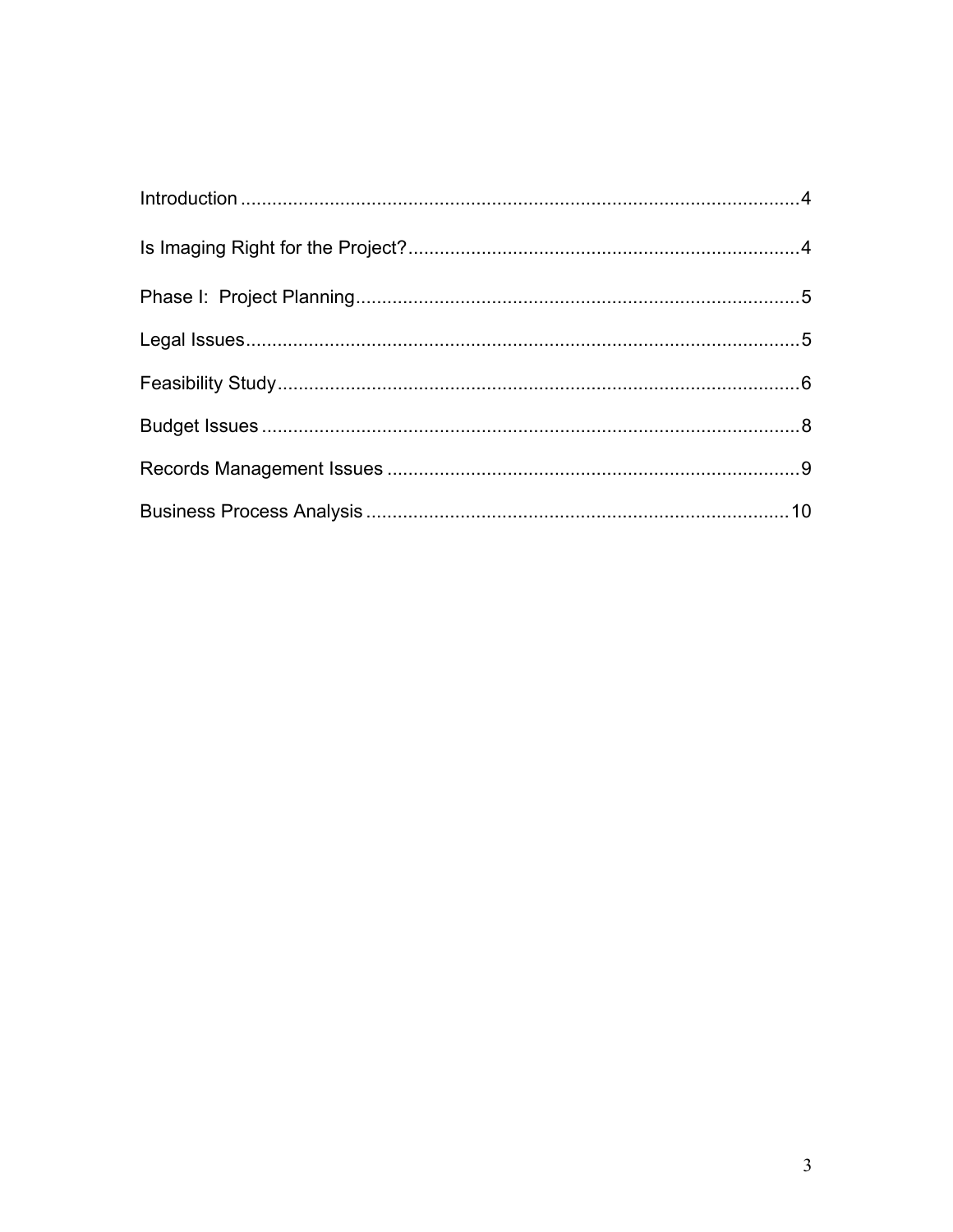### <span id="page-3-0"></span>**Introduction**

Organizations use digital imaging systems to create efficiencies and improve effectiveness. Imaging gives them the ability to capture, store, retrieve, and share an enormous amount of records over their networks. Provided proper metadata exists, users can typically find a document on an imaging system faster than they can find the paper or microfilm version. They can easily share documents using workflow software or e-mail. Organizations may even find a decreased need for filing cabinets and box storage space. Though this last point is predominantly emphasized, the true benefit of digital imaging comes from the first two – on-line access to documents and sharing of valuable information.

## **Is Imaging Right for the Project?**

The decision whether to implement an imaging system is complex. Many issues must be considered. What is the office workflow? Will imaging improve the workflow process? What is the desired outcome of imaging? How will imaging solve user problems? Will it meet real needs? How will it integrate into the existing computer environment? How will it improve office workflow and/or will it produce cost savings? Are there sufficient financial resources and management buy-in to support the system over time? The decision to implement an imaging system must be based on the business need and cost benefit analysis. The key to the successful design, integration, and implementation of a digital imaging system is proper upfront analysis.

The Government Records Branch of the North Carolina Division of Historical Resources created these guidelines to assist state and local agencies and officials with this analysis. They are intended to offer practical advice as you tackle the three major phases of system development: project planning; technology assessment and selection; and system implementation. Each phase is addressed in a separate section of the guidelines. By using the guidelines, you will gain a better understanding of the opportunities, challenges, scope, and scale of a digital imaging project.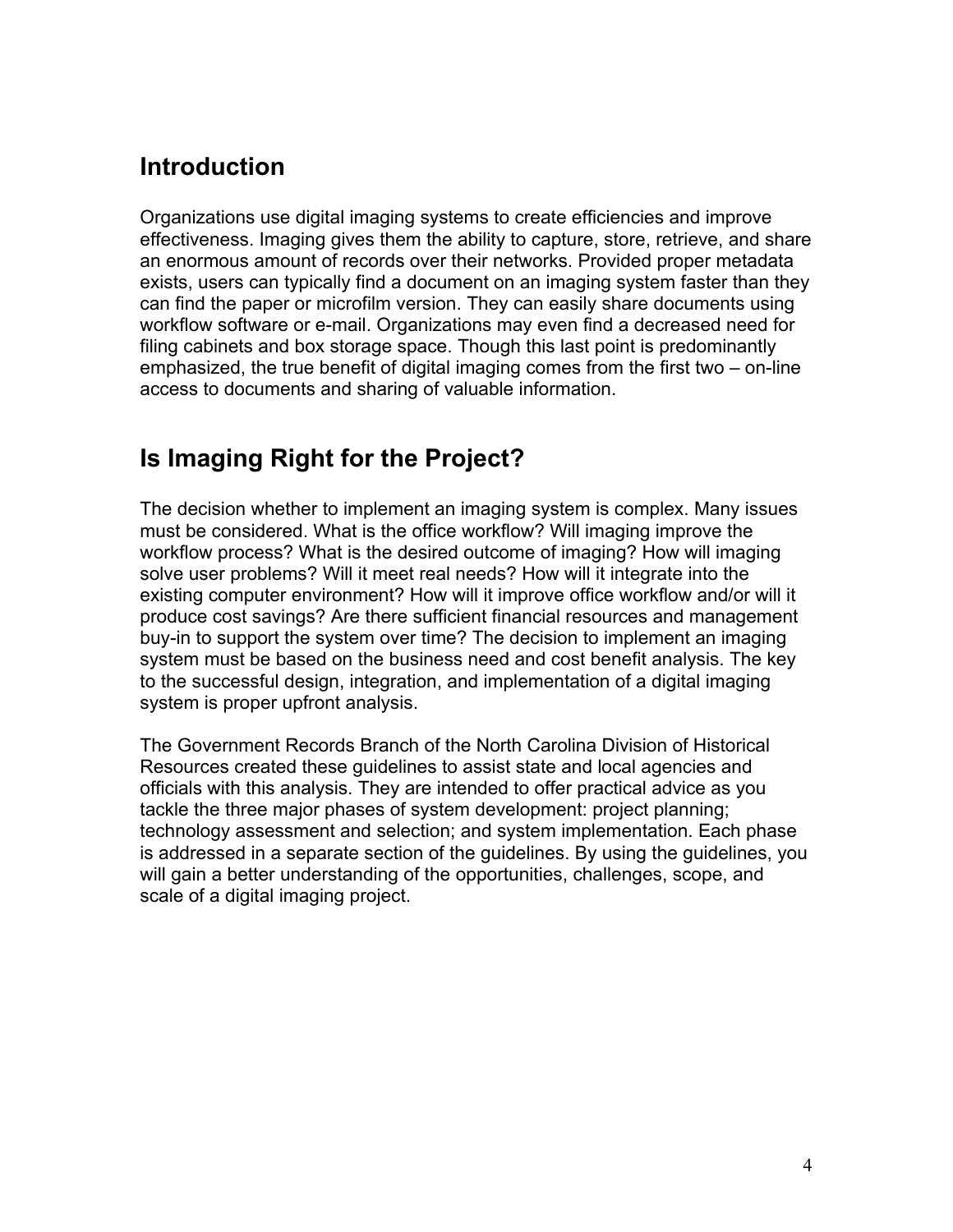## <span id="page-4-0"></span>**Phase I: Project Planning**

An examination of the following issues and analyses is among the first steps to take when considering digital imaging as a solution for your organization.

### *Legal Issues*

The laws governing the creation and use of records will affect your decisions. Statutes and administrative regulations may define how records are created, the media on which they may be stored, and whether or not you can destroy them. North Carolina General Statutes Chapters 132, the Public Records Law, and 121, the Archives and History Act, provide guidance on what constitutes a public record and issues related to access and disposition of public records. The Public Records law (G.S. 132) states that:

132-1 (a) "Public record" or "public records" shall mean all documents, papers, letters, maps, books, photographs, films, sound recordings, magnetic or other tapes, electronic data-processing records, artifacts, or other documentary material, regardless of physical form or characteristics, made or received pursuant to law or ordinance in connection with the transaction of public business by any agency of North Carolina government or its subdivisions. Agency of North Carolina government or its subdivisions shall mean and include every public office, public officer or official (State or local, elected or appointed), institution, board, commission, bureau, council, department, authority or other unit of government of the State or of any county, unit, special district or other political subdivision of government.

132-1 (b) The public records and public information compiled by the agencies of North Carolina government or its subdivisions are the property of the people. Therefore, it is the policy of this State that the people may obtain copies of their public records and public information free or at minimal cost unless otherwise specifically provided by law. As used herein, 'minimal cost' shall mean the actual cost of reproducing the public record or public information.

The Archives and History Act (G.S. 121) states:

121-5 (a) State Archival Agency Designated. —The Department of Cultural Resources shall be the official archival agency of the State of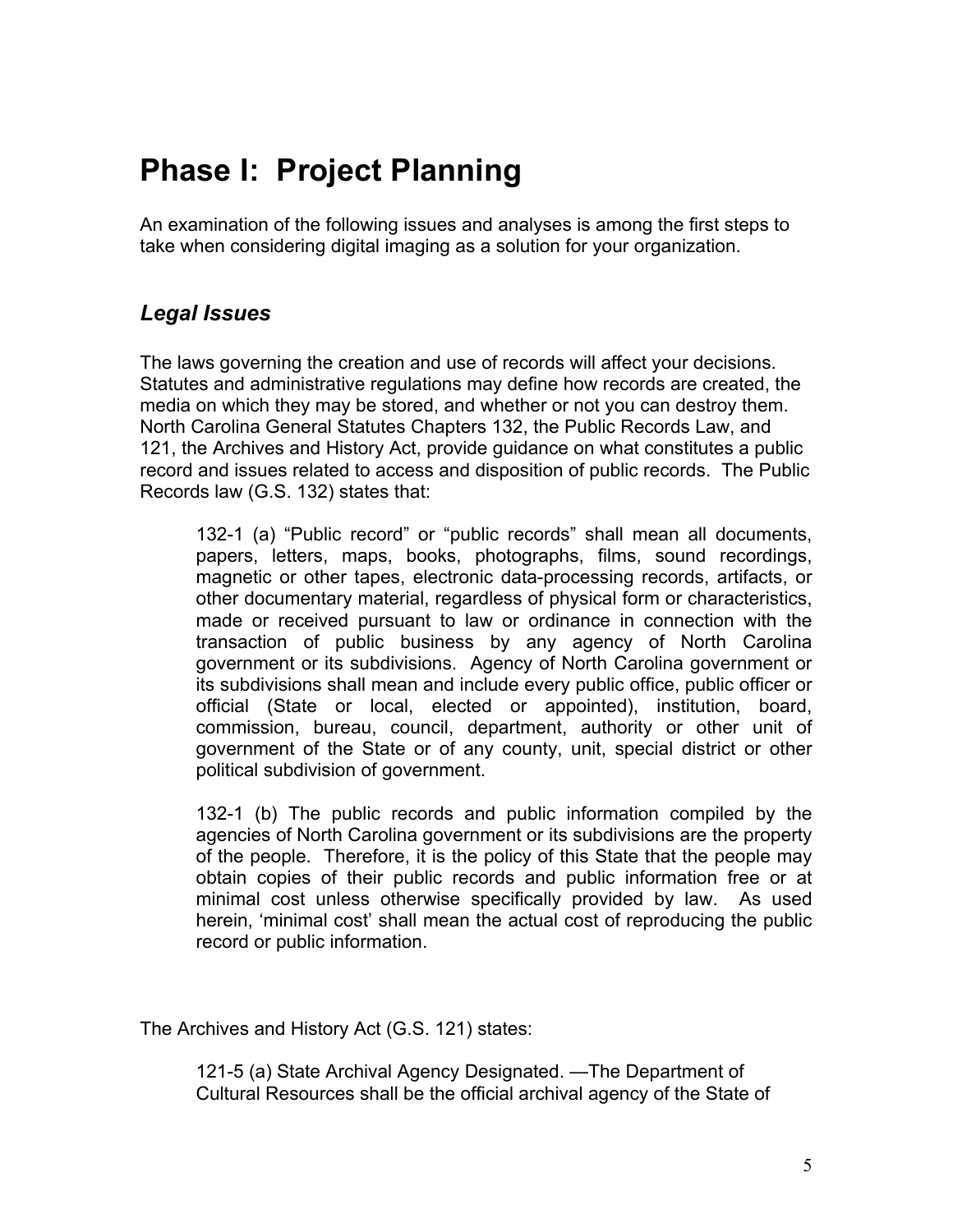<span id="page-5-0"></span>North Carolina with authority as provided throughout this Chapter and Chapter 132 of the General Statutes of North Carolina in relation to the public records of the State, counties, municipalities, and other subdivisions of government.

121-5 (b) Destruction of Records Regulated. — No person may destroy, sell, loan, or otherwise dispose of any public record without the consent of the Department of Cultural Resources, except as provided in G.S. 130A-99. Whoever unlawfully removes a public record from the office where it is usually kept, or alters, mutilates, or destroys it shall be guilty of a Class 3 misdemeanor and upon conviction only fined at the discretion of the court.

When the custodian of any official State records certifies to the Department of Cultural Resources that such records have no further use or value for official and administrative purposes and when the Department certifies that such records appear to have no further use or value for research or reference, then such records may be destroyed or otherwise disposed of by the agency having custody of them.

You must develop strategies to meet these and other legal requirements regarding your digital records, including compliance with an approved records retention and disposition schedule. The staff of the Government Records Branch will work with you to write a retention schedule to reflect the business needs of your office. We also strongly recommend consultation with your organization's legal counsel before implementing an imaging system.

In addition to the retention legal and fiscal issues, the IRMC of North Carolina, the Information Resource Management Council, states in its *[Application Security](http://irmc.state.nc.us/documents/approvals/IRMCAppSecPolicy.pdf)  [Policy](http://irmc.state.nc.us/documents/approvals/IRMCAppSecPolicy.pdf)* (*<http://irmc.state.nc.us/documents/approvals/IRMCAppSecPolicy.pdf>* ) that all IT systems must have documented security specifications that include an analysis of security risks and recommended controls, including access control systems and contingency plans. Based on your office's conclusions, you should "provide the level of information protection for information assets that is appropriate to their vulnerability, risk level and organizational value" (*[Information](http://irmc.state.nc.us/documents/approvals/reporting/InformationAssetProtection.pdf)  [Asset Protection Policy](http://irmc.state.nc.us/documents/approvals/reporting/InformationAssetProtection.pdf)* by the IRMC).

### *Feasibility Study*

Before the decision to purchase an imaging system is made, a thorough feasibility study should be conducted. At a minimum, analysis should include:

1. **Needs assessment.** Conduct a needs assessment to determine what, if any, benefits you will gain by using an imaging system. An understanding of the total business process is critical to the project's success. A good starting point is to define and analyze the existing document workflow. In addition, consider other clients to whom the information is helpful and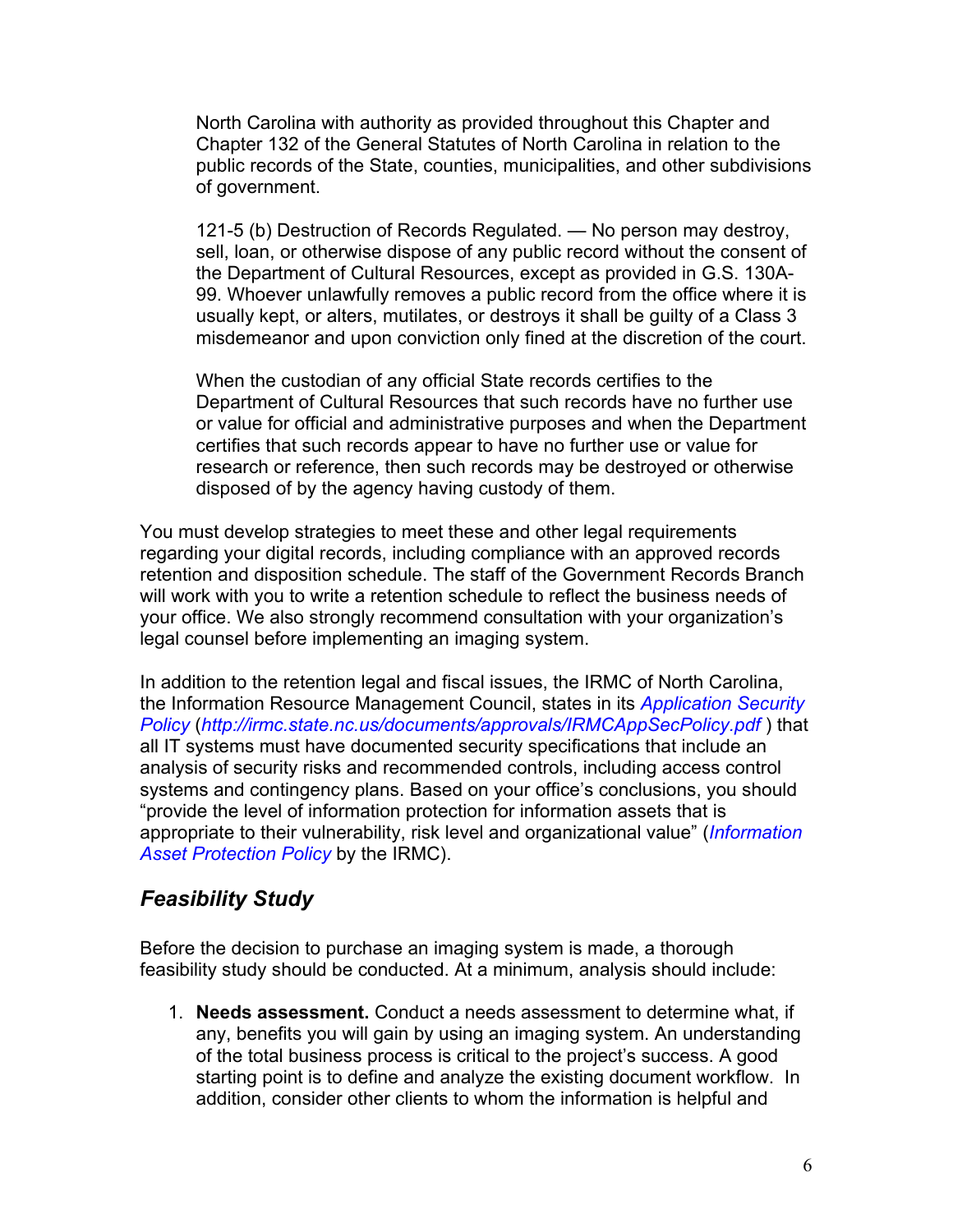what role they might play in the document flow. Look for any problems and look for opportunities for improvements particularly in the areas of document storage, retrieval, and access. The knowledge gained in the needs assessment phase will prove invaluable in the system design and product selection phase.

- 2. **Customer satisfaction.** Consider how both your internal and external customers will or will not benefit from the new system. How much resistance to change is acceptable? How will satisfaction be measured?
- 3. **Alternatives assessment**. One of the pitfalls of imaging or any other electronic technology aimed at the storage of records is rapid obsolescence of the software and hardware components of any electronic system. As will be discussed below, migration strategies *must* be a part of advanced planning for an imaging system. In addition, you should research alternative media. Microfilming should be among these alternatives. Microfilm and imaging each yield different, yet excellent benefits. For example, imaging is more cost effective than microfilm when retrieval rates are high. However, microfilm is ideal for the retention and preservation of the majority of long-term records. When comparing alternatives, be certain to consider on-going costs to determine the cost of access over time. You may decide that a combination approach — scan to microfilm — may be the best solution for your office. With this method you can either scan your documents and create microfilm from those images or you can create scanned images from microfilm.
- 4. **Economic feasibility and cost-benefit analysis.** Determine whether expected cost savings, productivity improvements, and other benefits outweigh initial purchases and on-going expenses, (e.g. hardware, software, network, office space, and hiring new staff and/or retraining existing staff). In addition, determine if you want to do a backlog conversion of existing documents and the costs associated with such conversion. State agencies attempting a project with lifetime costs of \$500,000 or more must seek approval for the project from the IRMC. Details can be found at *[http://irmc.state.nc.us](http://irmc.state.nc.us/)*.
- 5. **Technological feasibility analysis.** First, verify that reliable hardware, software, and storage media can be acquired or developed and will integrate with your existing systems. Second, verify that you will be able to migrate to newer technologies as necessary. In other words, the rapid rate of technological change must be considered and built into your plan. (More information on migration may be found in Phase II, page 14). The use of open systems and non-proprietary solutions will help to ensure the continued viability of the imaging system. Additionally, more information technology professionals and consultants will be able to perform work on the proposed imaging system if the system is an open architecture system. We strongly encourage you to involve your IT staff at the beginning of your planning as they can help you with internal information technology policies, standards, and technical architecture.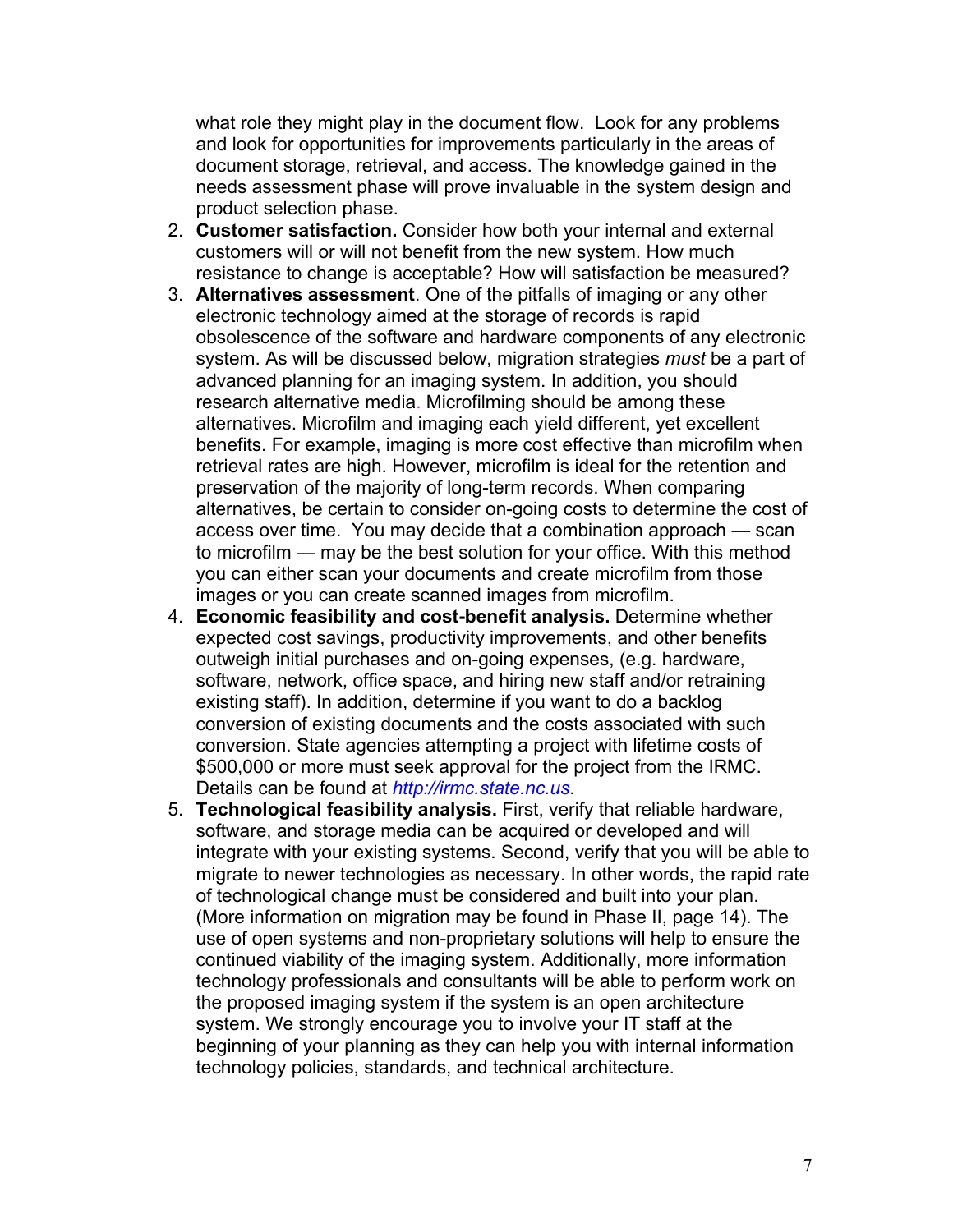- <span id="page-7-0"></span>6. **Operational feasibility analysis.** Assess the willingness and the ability of management and staff to operate, use, and support an imaging system. Implementing a scanning system requires that you define a range of technical and procedural issues, including image specifications, staff training, quality control, and audit procedures. When software is upgraded, staff will have to be retrained to use it. Most importantly, once you have identified what records you want to scan, you should scan all of the records over time in a faithful, consistent manner.
- 7. **Recovery time assessment objective.** When deciding to purchase a system, analyze how long your office can stand to be "down" if the system is down. Assess how long your office can function without the images or data in the imaging system down before it negatively impacts your business.
- 8. **Recovery point objective.** Assess how much data you can stand to lose if the system does crash. Inevitably, if you are scanning and the system goes down, you will lose the information that you were scanning. Assess a level that is acceptable. Consult your information technology personnel to discuss these last two points.
- 9. **Exit strategies.** When discussing implementing an imaging solution, discuss and develop an exit strategy for different scenarios—the vendor goes out of business, the contract ends and is not renewed, or you switch vendors. Should your office decide to change vendors or simply cease scanning altogether, discuss the layout of the system with the vendor. Know what fields contain what information. Often, the name of a field is incongruous with the information contained in the field. In addition, make sure that you understand the links between tables and fields. Essentially, you want to ensure that you know what the file formats are, where they are stored, and how you get to them. Most importantly, when signing a contract, make sure that you and the vendor agree, in writing, to escrow the source code. If you have the code and the vendor goes out of business, you will be able to access and use the information. This is especially vital if the system is a proprietary system.

### *Budget Issues*

The total cost of an imaging system includes not only the initial purchase of hardware, software, and technical support, but also on-going costs such as:

- **Storage media**  including optical disks, hard drives, network servers, etc.
- **Maintenance contracts**  this includes preventive maintenance, hardware repairs, software upgrades, and technical support, either in person or via telephone (typically this expense runs between 15% and 20% of the original purchase price per year).
- **Business continuity**—Recovery of damaged information, software, and hardware and continued operation with loss of facility, infrastructure, or staff.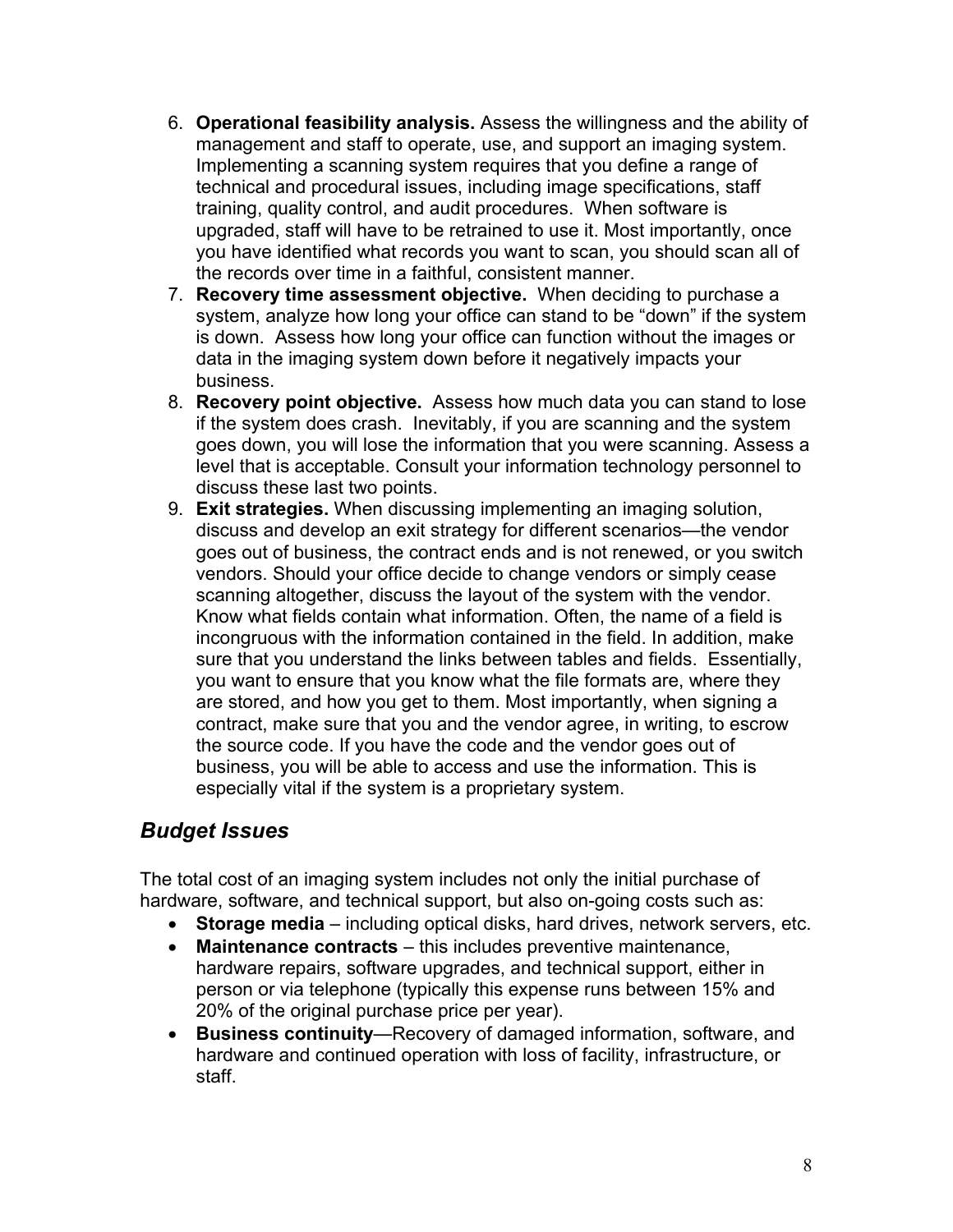- <span id="page-8-0"></span>• **Labor**--You must also consider the periodic costs and future considerations associated with ever-changing technology including the following:
	- o **Refreshing media**  every three to five years depending on the media (more information on refreshing media may be found in Phase II, page 13).
	- o **Technology upgrades**  as necessary. This could mean every five years or could be as soon as two. Technology changes rapidly and most will only support software that is two generations old.
	- o **Replacement of obsolete hardware**  every three to five years is a good rule of thumb.
	- o **Migration to new software and formats**  as necessary. If possible, work with a vendor who is knowledgeable about technology changes who will alert you when your records need migrating.
	- o **System documentation**  reflects changes as a result of upgrades and migration. This is especially important regarding the legal admissibility of electronic records. You might consider contractually requiring the vendor to provide this information.
	- o **Training**  new staff and retraining existing staff on new systems.

Remember market changes are inevitable. Those changes will require unforeseen costs. Newer technology drives out older technology. How many PCs in your office still have a 5-¼ inch floppy disk drive? The same fate will happen to one or more components of your imaging system. You must budget for change.

Before selecting a vendor, you should research the company's stability and reputation. You want to ensure that the company has provided others with excellent products and services. Talk with other customers. Also research the company's years in business. Stable companies who have been in business a while are more likely to stay in business than companies with little experience or companies that have not survived changing technological environments.

Unfortunately, system failure will occur. The system may be down for several hours or even several days. We recommend that you have a contingency plan in place that should address: How fast can the vendor be on-site for equipment repair? What can users do to get by while the system is down? What will support staff do while the system is down? How will you recover the system in the event of a disaster?

### *Records Management Issues*

Many records management issues must be considered when planning an imaging system. For instance, every public record series has disposition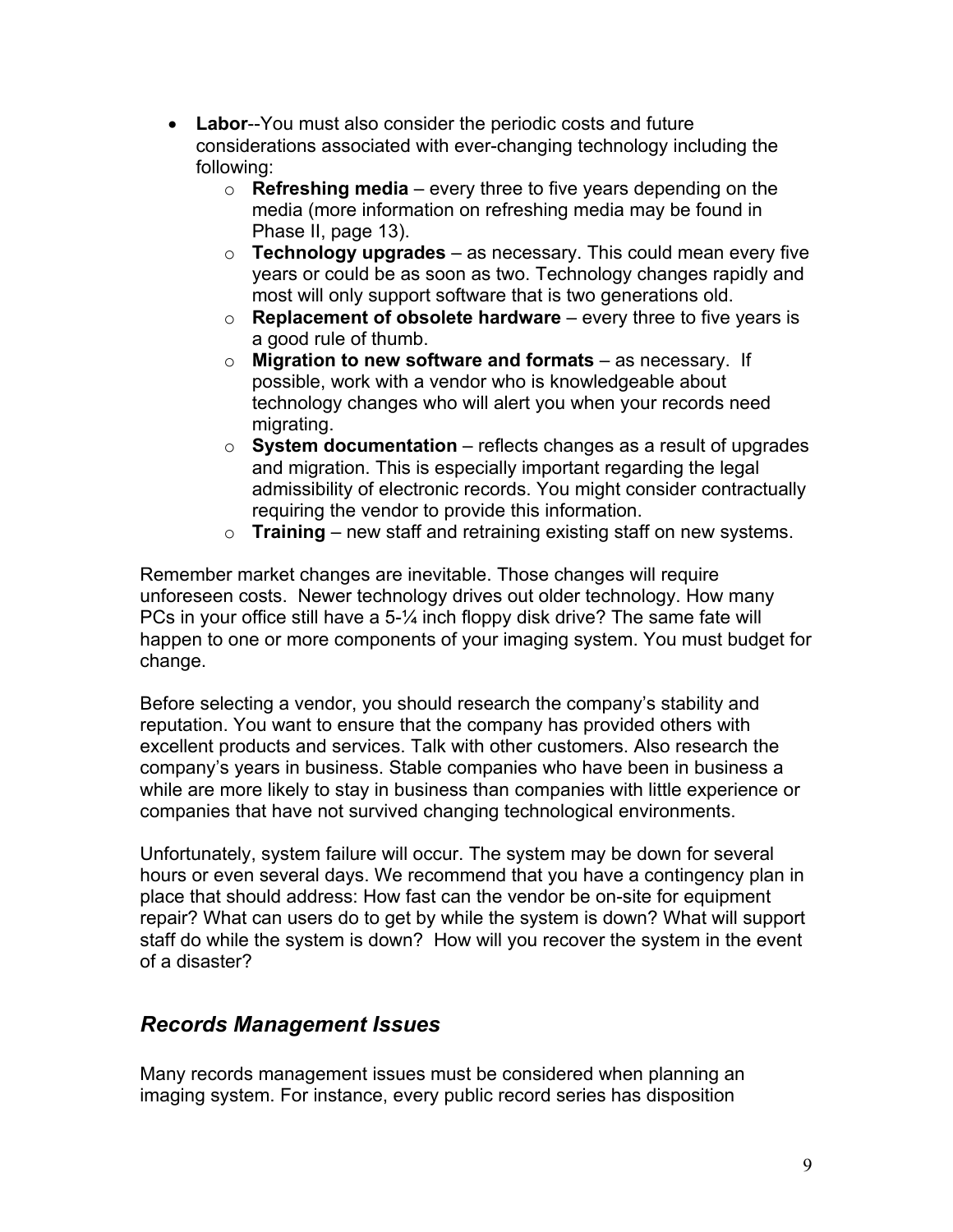<span id="page-9-0"></span>instructions stating how long records must be retained. Creating digital copies of records does not remove the original records from the records management schedule. Please consult the Government Records Branch web page *<http://www.ah.dcr.state.nc.us/records/>* to find your office's retention schedule or the *[General Schedule for State Agency Records](http://www.ah.dcr.state.nc.us/sections/archives/rec/gs.htm).* Please contact the Government Records Branch at [records@ncmail.net](mailto:records@ncmail.net) or call (919) 733-3540 to develop schedules for your digital copies and to discuss alterations to the schedules for your original records to account for the changes in your office procedures. A records management plan must be in place and followed scrupulously to ensure that information is kept and remains accessible as long as its retention schedule mandates.

Procedure manuals and other system documentation should become a part of your organization's approved records disposition schedule. Addressing these concerns at the design stage and putting in place the proper procedures from the beginning will ensure routinely managed retention and destruction of records on the system.

### *Business Process Analysis*

One more process to analyze is the way your office handles documents currently and how they will handle them once the system is in place. Examine the workflow once a document is created or is received by your office. What does your office do with it, who sees it, and where is it filed? Are there any official signatures or approvals that a document must go through? Conversely, how will that same document be handled once your imaging system is in place? How does your office intend to bring that document in (e.g. U.S. mail, electronic mail or transfer) and what do you intend to do with it once it is scanned? What safeguards are in place to ensure that proper approvals have been received? If it is a file that is shared between departments, determine who will be the manager of the document.

Once that determination has been made, the departments should discuss who will do the imaging of the document, what resolution to scan at and what file type format the document should be. Will any of the images need to be redacted or have pages restricted from public view? If so, your office needs to determine who will be responsible for these actions. It may be that your IT department will create and manage the filters but they will need to have some sort of signal from you. If you intend to destroy the paper after imaging, what types of quality controls do you have in place, and how will that destruction be handled? Will the document remain filed for a period of time before destruction? Will you use a vendor to recycle or destroy documents? Assess these processes so that your system will succeed and you can effectively manage the documents once they come under your jurisdiction or are created in the office.